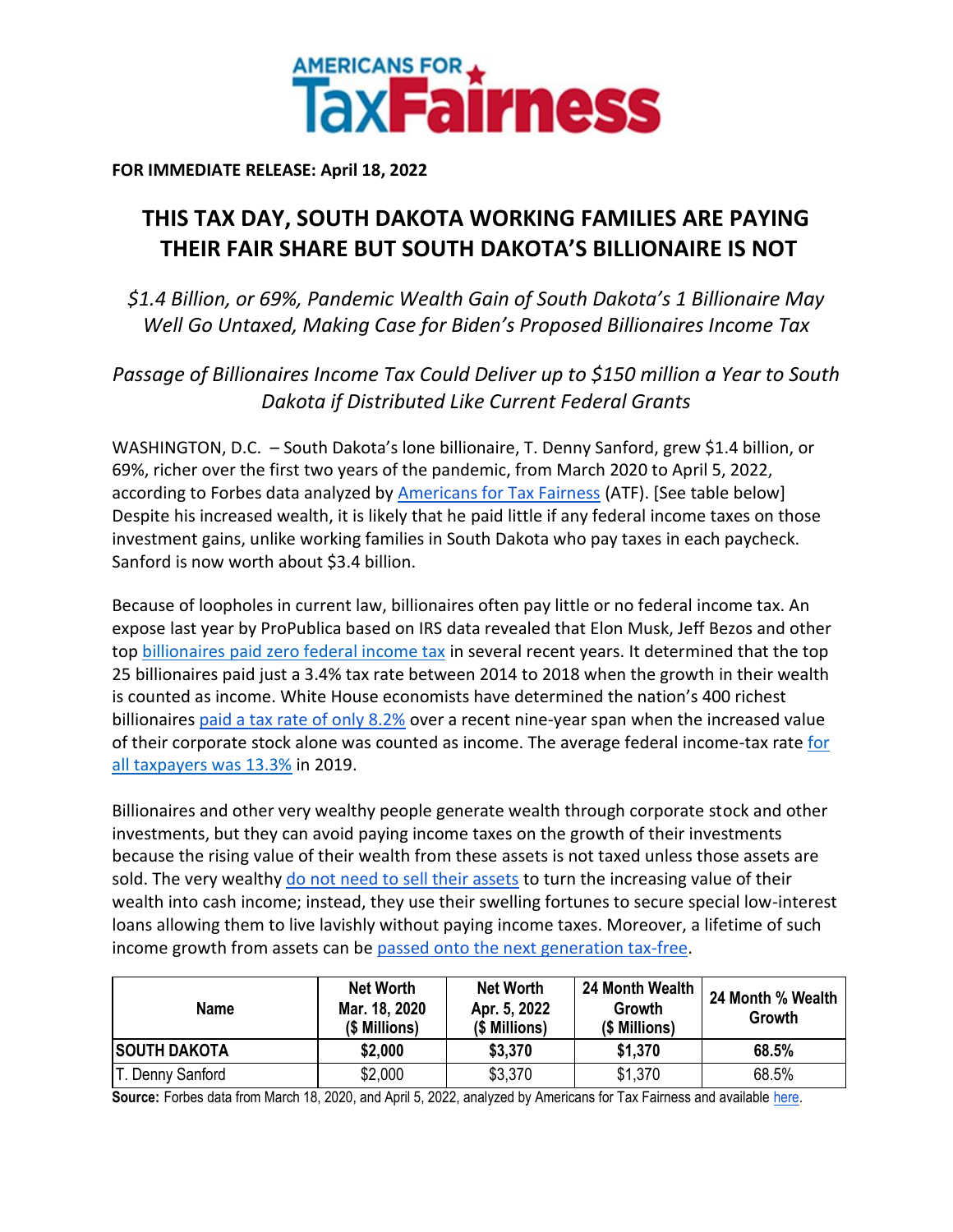Congress can close this massive tax loophole through a billionaires income tax, such as [proposed recently by President Joe Biden](https://www.whitehouse.gov/omb/briefing-room/2022/03/28/presidents-budget-rewards-work-not-wealth-with-new-billionaire-minimum-income-tax/) and [e](https://www.finance.senate.gov/chairmans-news/wyden-unveils-billionaires-income-tax)arlier by Sen. Ron Wyden (D-OR), the Senate's [chief tax writer.](https://www.finance.senate.gov/chairmans-news/wyden-unveils-billionaires-income-tax) A comparison of the two proposals can be foun[d](https://docs.google.com/document/d/1VdQTBEMGB2dHRGIt823stOBmIdul86-N7fYAQWxp-wU/edit?usp=sharing) [here.](https://americansfortaxfairness.org/issue/comparison-biden-wyden-billionaires-income-tax-proposals-short/)

Both proposals would tax investment gains of the superrich more like the wages of workers are taxed now. Requiring billionaires to pay a fairer share on the growth in value of their assets would make the tax system more equitable and generate revenue that would greatly benefit the economy and increase services and opportunities for millions of Americans.

The public overwhelmingly favors a billionaires income tax: 64% of likely voters in a recen[t](https://docs.google.com/document/d/1AhWvucOLV2qY6izLkZvHpPig6DDmdFaCbmeM-5E65Xw/edit) [national poll](https://docs.google.com/document/d/1AhWvucOLV2qY6izLkZvHpPig6DDmdFaCbmeM-5E65Xw/edit) supported Senator Wyden's plan. President Biden's plan was supported by 59% of likely voters.

The billionaires income tax proposed by President Biden would [raise about \\$361 billion](https://americansfortaxfairness.org/issue/comparison-biden-wyden-billionaires-income-tax-proposals-short/) over 10 years and the version proposed by Sen. Wyden would raise \$557 billion over 10 years. Nationally, it could do a great deal to hel[p](https://americansfortaxfairness.org/issue/6-ways-spend-revenue-billionaires-income-tax/) [lower costs for working families](https://americansfortaxfairness.org/issue/6-ways-spend-revenue-billionaires-income-tax/) by funding access to affordable healthcare and lower housing costs, ensuring the expanded Child Tax Credit benefits that recently expired could be extended for another four years, significantly lower the cost of childcare for working families and more.

**If that revenue was distributed to the states based on historical levels of federal grants to state budgets, South Dakot[a](https://docs.google.com/spreadsheets/d/1uMGQ0_Ow8ssIrktfYIvIQZwB44zOHf82ILpvh5kzWUI/edit?usp=sharing) [could gain](https://docs.google.com/spreadsheets/d/1uMGQ0_Ow8ssIrktfYIvIQZwB44zOHf82ILpvh5kzWUI/edit?usp=sharing) about \$98 million or \$150 million a year for 10 years, respectively, from the Biden and Wyden billionaires tax plans.** This is based on budget data from the National Association of State Budget Officers. Between 2019 and 2021, federal grant funds made up an average of about 43% of South Dakota's state budget.

Federal grant funds to states [pay for numerous programs and services:](https://www.cbpp.org/research/state-budget-and-tax/federal-aid-to-state-and-local-governments) healthcare (Medicaid and CHIP), childcare, food and nutrition (SNAP, WIC), education (Head Start, Title I and IDEA), housing, transportation (highways, airports, and mass transit), public safety and much more. These funds represent nearly one-third of state budgets on average and nearly one-quarter of state and local budgets combined. Additional funds generated by a billionaires income tax could be used to lower costs to the state's working families for vital services like healthcare, childcare and housing.

The potential of \$98 million or \$150 million a year in federal grants [would add about](https://docs.google.com/spreadsheets/d/1uMGQ0_Ow8ssIrktfYIvIQZwB44zOHf82ILpvh5kzWUI/edit?usp=sharing) 1.8% or 2.8% to the state's budget, respectively, based on an average of the state's budgets between 2019 and 2021.

"The failure to tax increases in billionaire wealth from skyrocketing corporate stock and other investments is the worst loophole in our loophole-ridden tax code. Workers pay tax on their income all year, every year. Simple justice demands that billionaires do the same," said **Frank Clemente, executive director of Americans for Tax Fairness**. "Congress should close this loophole in the legislation members are now negotiating to help families cope with rising prices and make major investments in clean energy, all paid for by more fairly taxing the rich and corporations."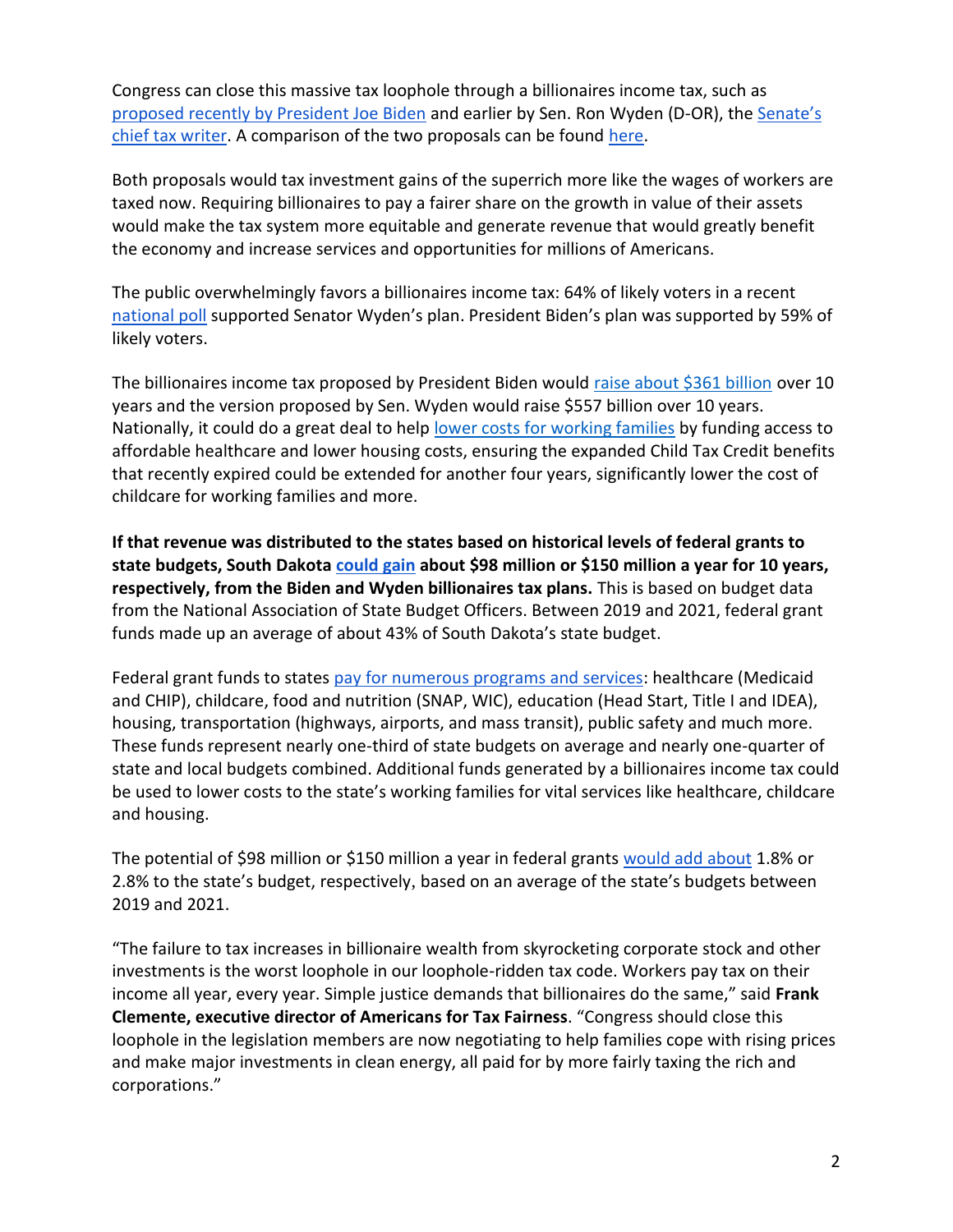Over the two years since the national COVID emergency was announced in March 2020, the wealth of America's billionaires has climbed by \$2 trillion or 70% to a total of **\$5 trillion, as of April 5**. The total number of billionaires has increased from **614 to 741**. [\[See national table\]](https://docs.google.com/spreadsheets/d/1MksOhwmIojtZihAmPcfcYeaGoG3FOFZmiKUza1dIRD4/edit?usp=sharing) Among the notable increases in wealth:

- **Elon Musk:** The driving force behind Tesla and SpaceX saw his wealth skyrocket by over 11-fold, or \$266 billion, to settle at \$290 billion.
- **Jeff Bezos:** The man who started Amazon is now worth nearly \$190 billion, after an \$77 billion leap in wealth during the pandemic.
- **Larry Page and Sergei Brin:** The Google co-founders saw their wealth climb more than 133% -- and are now worth \$119 billion and \$114 billion respectively.

This billionaires' bonanza has played out against the pandemic pall: 237,109 South Dakota residents have contracted COVID-19 and 2,883 have died from it. Many small businesses have closed, daily life has been disrupted and the cost of everything from housing to gas has consumed a greater share of household incomes. Although prompt and ample federal action prevented much worse economic consequences from COVID and helped to speed recovery, businesses and families will once again face perils as many of these interventions expire shortly.

Millions of families, for instance, could face [steep increases in healthcare premiums or loss of](https://www.nytimes.com/2022/04/04/opinion/covid-medicaid-loss.html)  [insurance coverage](https://www.nytimes.com/2022/04/04/opinion/covid-medicaid-loss.html) in the second half of this year as pandemic responses fall away:

- **Medicaid Coverage:** Early in the pandemic, as millions of Americans lost jobs and healthcare coverage, Congress passed the bipartisan Families First Coronavirus Response Act that covered many more people. The federal government increased matching funds to states and ensured that Medicaid enrollees would be continuously covered through the duration of the public health emergency. Once the public health emergency expire[s](https://www.urban.org/sites/default/files/2022-03/what-will-happen-to-medicaid-enrollees-health-coverage-after-the-public-health-emergency_1_1.pdf)—which it is expected to do this year—as many as [13 million people](https://www.urban.org/sites/default/files/2022-03/what-will-happen-to-medicaid-enrollees-health-coverage-after-the-public-health-emergency_1_1.pdf) [could lose health coverage](https://www.urban.org/sites/default/files/2022-03/what-will-happen-to-medicaid-enrollees-health-coverage-after-the-public-health-emergency_1_1.pdf) over the next 12 months. In South Dakota about 20,000 of the state's 116,[0](https://www.medicaid.gov/medicaid/program-information/medicaid-and-chip-enrollment-data/report-highlights/index.html)00 [Medicaid patients](https://www.medicaid.gov/medicaid/program-information/medicaid-and-chip-enrollment-data/report-highlights/index.html) will lose their coverage, according to an Urban Institute study (see table 2).
- **Closing the Medicaid Coverage Gap**: COVID relief measures in 2020 and 2021 provided opportunities for a dozen states, including South Dakota, t[o](https://www.cbpp.org/research/health/house-bill-gives-states-incentive-to-quickly-expand-medicaid-cover-millions-of) [finally implement Medicaid](https://www.cbpp.org/research/health/house-bill-gives-states-incentive-to-quickly-expand-medicaid-cover-millions-of)  [expansion](https://www.cbpp.org/research/health/house-bill-gives-states-incentive-to-quickly-expand-medicaid-cover-millions-of) under the Affordable Care Act (ACA) by providing 100% matching funds from the federal government to cover the cost.
- **Affordable Care Act (ACA) Coverage:** Congress and the Biden Administration also took action to make private insurance more affordable during COVID by passing the American Rescue Plan, which provided enhanced premium assistance to help more people buy ACA coverage. This resulted i[n](https://www.whitehouse.gov/briefing-room/statements-releases/2022/03/10/during-week-of-anniversary-of-american-rescue-plan-biden-harris-administration-highlights-health-insurance-subsidies-that-promoted-critical-increases-in-enrollment-and-cost-savings/) [record high enrollment](https://www.whitehouse.gov/briefing-room/statements-releases/2022/03/10/during-week-of-anniversary-of-american-rescue-plan-biden-harris-administration-highlights-health-insurance-subsidies-that-promoted-critical-increases-in-enrollment-and-cost-savings/) in insurance marketplace plans this year. However, the enhanced premium assistance that saved individuals over \$800 last year, will expire at the end of 2022 if Congress does not take action. This will pric[e](https://tcf.org/content/commentary/american-rescue-plans-premium-assistance-must-made-permanent/?agreed=1) millions [nationwide out of coverage,](https://tcf.org/content/commentary/american-rescue-plans-premium-assistance-must-made-permanent/?agreed=1) among them many of the roughly 31,000 [ACA policy holders](https://www.kff.org/health-reform/state-indicator/marketplace-enrollment/?currentTimeframe=0&sortModel=%7B%22colId%22:%22Location%22,%22sort%22:%22asc%22%7D) in South Dakota.

Continuing affordable healthcare coverage for millions of America's working families [would cost](https://www.cbo.gov/system/files/2021-12/57673-BBBA-GrahamSmith-Letter.pdf)  [about \\$50 billion a year.](https://www.cbo.gov/system/files/2021-12/57673-BBBA-GrahamSmith-Letter.pdf) That cost could be covered by Sen. Wyden's tax on just the nation's